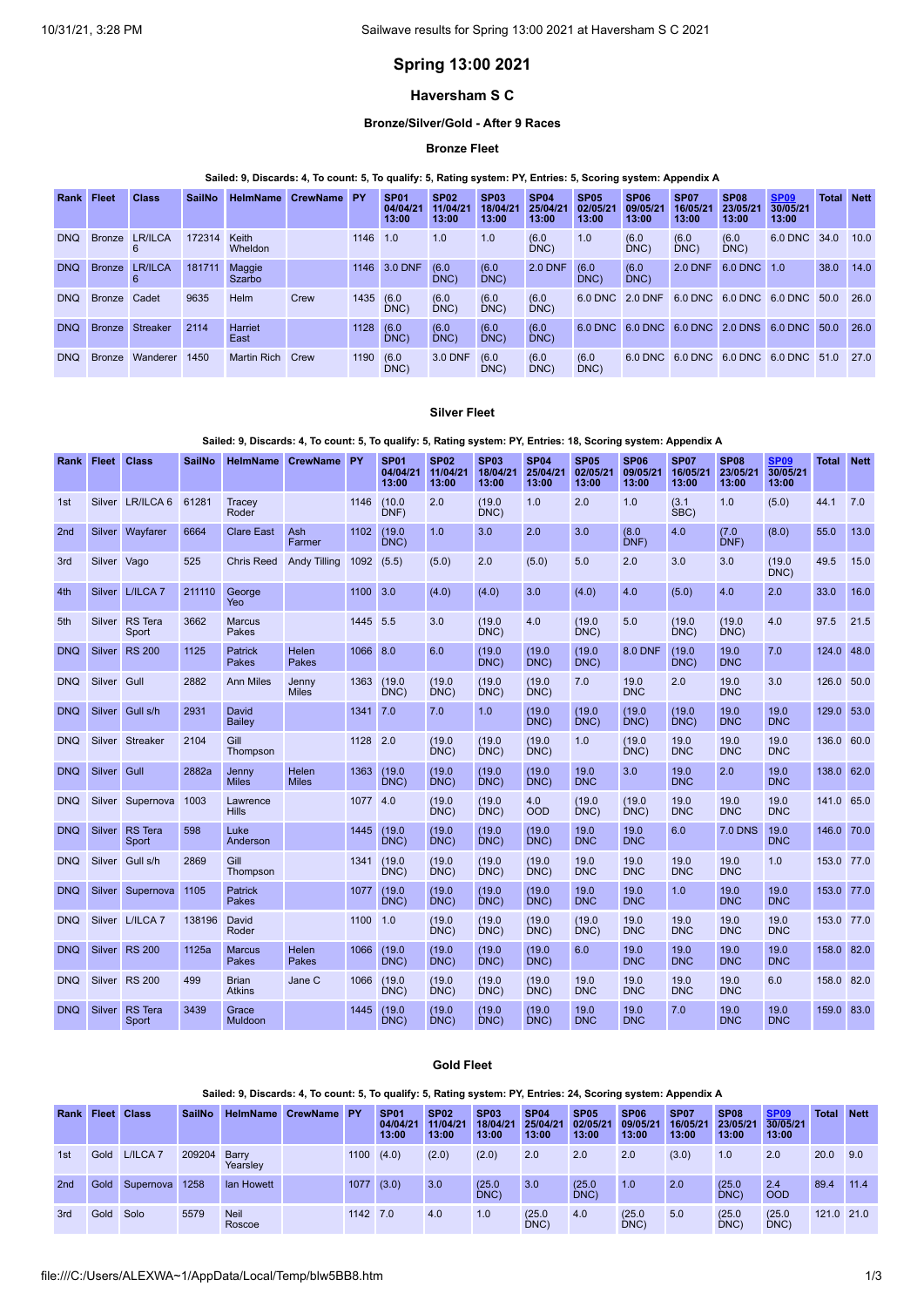# 10/31/21, 3:28 PM Sailwave results for Spring 13:00 2021 at Haversham S C 2021

|            |      | Rank Fleet Class    | <b>SailNo</b> | <b>HelmName</b>            | <b>CrewName</b>        | PY   | <b>SP01</b><br>04/04/21<br>13:00 | <b>SP02</b><br>11/04/21<br>13:00 | <b>SP03</b><br>18/04/21<br>13:00 | <b>SP04</b><br>25/04/21<br>13:00 | <b>SP05</b><br>02/05/21<br>13:00 | SP06<br>09/05/21<br>13:00 | <b>SP07</b><br>16/05/21<br>13:00 | <b>SP08</b><br>23/05/21<br>13:00 | SP <sub>09</sub><br>30/05/21<br>13:00 | Total      | <b>Nett</b> |
|------------|------|---------------------|---------------|----------------------------|------------------------|------|----------------------------------|----------------------------------|----------------------------------|----------------------------------|----------------------------------|---------------------------|----------------------------------|----------------------------------|---------------------------------------|------------|-------------|
| 4th        | Gold | L/ILCA <sub>7</sub> | 165425        | <b>Barrie</b><br>Lyman     |                        | 1100 | 5.0                              | 5.0                              | (25.0)<br>DNC)                   | 5.0                              | (6.0)                            | (25.0)<br>DNC)            | 4.0                              | <b>5.0 DNF</b>                   | (25.0)<br>DNC                         | 105.0 24.0 |             |
| 5th        | Gold | Supernova           | 1221          | Adrian<br>Lumb             |                        | 1077 | (25.0)<br>DNC)                   | 5.0<br><b>OOD</b>                | 4.0                              | (25.0)<br>DNC)                   | 3.0                              | 7.0                       | 6.0                              | (25.0)<br>DNC)                   | (25.0)<br>DNC)                        | 125.0 25.0 |             |
| 6th        | Gold | Gull                | 2931a         | Julie<br><b>Wilson</b>     | <b>David</b><br>Bailey | 1363 | (14.0)                           | (25.0)<br>DNC)                   | (25.0)<br>DNC)                   | 9.0                              | (11.0)                           | 4.0                       | 9.0                              | 2.0                              | 5.0                                   | 104.0      | 29.0        |
| 7th        | Gold | L/ILCA <sub>7</sub> | 184087        | Ruth<br>Chapman            |                        | 1100 | 8.4<br><b>OOD</b>                | (25.0)<br>DNC)                   | 3.0                              | (12.0)                           | 10.0                             | 6.0                       | (12.5)                           | (25.0)<br>DNC)                   | 7.0                                   | 108.9      | 34.4        |
| 8th        | Gold | L/ILCA <sub>7</sub> | 158363        | Lester<br><b>Merridale</b> |                        | 1100 | (13.0)                           | (25.0)<br>DNC)                   | (25.0)<br>DNC)                   | 10.0                             | 8.0                              | 9.2<br><b>OOD</b>         | 11.0                             | (25.0)<br>DNC)                   | 4.0                                   | 130.2      | 42.2        |
| <b>DNQ</b> | Gold | L/ILCA <sub>7</sub> | 210020        | Alistair<br>Goodwin        |                        | 1100 | 1.0                              | 1.0                              | 1.0<br><b>OOD</b>                | (25.0)<br>DNC)                   | (25.0)<br>DNC)                   | (25.0)<br>DNC)            | 1.0                              | (25.0)<br>DNC)                   | 25.0<br><b>DNC</b>                    | 129.0      | 29.0        |
| <b>DNQ</b> | Gold | L/ILCA <sub>7</sub> | 16158         | Dave<br>Raimbault          |                        | 1100 | (25.0)<br>DNC)                   | 6.0                              | (25.0)<br>DNC)                   | 4.0                              | (25.0)<br>DNC)                   | (25.0)<br>DNC)            | 25.0<br><b>DNC</b>               | 3.0                              | 4.3<br><b>OOD</b>                     | 142.3      | 42.3        |
| <b>DNQ</b> | Gold | Supernova           | 464           | Barry<br>Winter            |                        | 1077 | (25.0)<br>DNC)                   | 7.0                              | (25.0)<br>DNC)                   | 8.0                              | (25.0)<br>DNC)                   | (25.0)<br>DNC)            | 25.0<br><b>DNC</b>               | 6.0<br><b>OOD</b>                | 3.0                                   | 149.0      | 49.0        |
| <b>DNQ</b> | Gold | Supernova           | 1132          | Dave Hall                  |                        | 1077 | 8.0<br><b>OOD</b>                | (25.0)<br>DNC)                   | (25.0)<br>DNC)                   | (25.0)<br>DNC)                   | 9.0                              | 9.0 DNF                   | (25.0)<br>DNC)                   | 25.0<br><b>DNC</b>               | 6.0                                   | 157.0      | 57.0        |
| <b>DNQ</b> | Gold | Xenon               | 4222a         | Mike<br>Corboy             | Catherine              | 1099 | (25.0)<br>DNC)                   | (25.0)<br>DNC)                   | (25.0)<br>DNC                    | 11.0                             | 5.0                              | 5.0                       | 12.5                             | (25.0)<br>DNC)                   | 25.0<br><b>DNC</b>                    | 158.5      | 58.5        |
| <b>DNQ</b> | Gold | L/ILCA <sub>7</sub> | 209086        | Sean<br>Muldoon            |                        | 1100 | (25.0)<br>DNC)                   | (25.0)<br>DNC)                   | (25.0)<br>DNC)                   | (25.0)<br>DNC)                   | 25.0<br><b>DNC</b>               | 3.0                       | 7.0                              | 5.0 SBC                          | 25.0<br><b>DNC</b>                    | 165.0      | 65.0        |
| <b>DNQ</b> | Gold | <b>Streaker</b>     | 1697          | <b>Geoff Birch</b>         |                        | 1128 | 11.0                             | 10.3<br><b>SBC</b>               | (25.0)<br>DNC)                   | 6.0                              | (25.0)<br>DNC)                   | (25.0)<br>DNC)            | 14.0                             | (25.0)<br>DNC)                   | 25.0<br><b>DNC</b>                    | 166.3      | 66.3        |
| <b>DNQ</b> | Gold | Xenon               | 4222          | Julie<br>Wilson            | <b>Mike</b><br>Corboy  | 1099 | 6.0                              | 9.0                              | 5.0                              | (25.0)<br>DNC)                   | (25.0)<br>DNC)                   | (25.0)<br>DNC)            | (25.0)<br>DNC)                   | 25.0<br><b>DNC</b>               | 25.0<br><b>DNC</b>                    | 170.0 70.0 |             |
| <b>DNQ</b> | Gold | Laser <sub>2</sub>  | $\mathbf{1}$  | Andy<br>Jones              | <b>Ivy Jones</b>       | 1105 | 12.0                             | 10.0                             | (25.0)<br>DNC)                   | 14.0<br><b>DNF</b>               | (25.0)<br>DNC)                   | (25.0)<br>DNC)            | 10.0                             | (25.0)<br>DNC)                   | 25.0<br><b>DNC</b>                    | 171.0 71.0 |             |
| <b>DNQ</b> | Gold | <b>RS300</b>        | 473           | Alex<br><b>Watkins</b>     |                        | 970  | 9.0                              | 8.0                              | (25.0)<br>DNC)                   | 7.0                              | (25.0)<br>DNC)                   | (25.0)<br>DNC)            | (25.0)<br>DNC)                   | 25.0<br><b>DNC</b>               | 25.0<br><b>DNC</b>                    | 174.0 74.0 |             |
| <b>DNQ</b> | Gold | <b>Streaker</b>     | 2114          | <b>Phil East</b>           |                        | 1128 | (25.0)<br>DNC)                   | (25.0)<br>DNC)                   | (25.0)<br>DNC)                   | (25.0)<br>DNC)                   | 1.0                              | 25.0<br><b>DNC</b>        | 25.0<br><b>DNC</b>               | 25.0<br><b>DNC</b>               | 1.0                                   | 177.0 77.0 |             |
| <b>DNQ</b> | Gold | Supernova           | 651           | Eddie<br>Forster           |                        | 1077 | 8.0                              | (25.0)<br>DNC)                   | (25.0)<br>DNC)                   | (25.0)<br>DNC)                   | 7.0                              | (25.0)<br>DNC)            | 25.0<br><b>DNC</b>               | 25.0<br><b>DNC</b>               | 25.0<br><b>DNC</b>                    | 190.0      | 90.0        |
| <b>DNQ</b> | Gold | Laser EPS 214       |               | <b>Alistair</b><br>Goodwin |                        | 1033 | (25.0)<br>DNC)                   | (25.0)<br>DNC)                   | (25.0)<br>DNC)                   | 1.0                              | (25.0)<br>DNC)                   | 25.0<br><b>DNC</b>        | 25.0<br><b>DNC</b>               | 25.0<br><b>DNC</b>               | 25.0<br><b>DNC</b>                    | 201.0      | 101.0       |
| <b>DNQ</b> | Gold | Supernova           | 1219          | Ali Boyd                   |                        | 1077 | 2.0                              | (25.0)<br>DNC)                   | (25.0)<br>DNC)                   | (25.0)<br>DNC)                   | (25.0)<br>DNC)                   | 25.0<br><b>DNC</b>        | 25.0<br><b>DNC</b>               | 25.0<br><b>DNC</b>               | 25.0<br><b>DNC</b>                    | 202.0      | 102.0       |
| <b>DNQ</b> | Gold | Supernova 1135      |               | Gordon<br><b>Tweedle</b>   |                        | 1077 | (25.0)<br>DNC)                   | (25.0)<br>DNC)                   | (25.0)<br>DNC)                   | (25.0)<br>DNC)                   | 25.0<br><b>DNC</b>               | 25.0<br><b>DNC</b>        | 8.0                              | 25.0<br><b>DNC</b>               | 25.0<br><b>DNC</b>                    | 208.0      | 108.0       |
| <b>DNQ</b> | Gold | Supernova           | 1215          | <b>Mike</b><br>Malcolm     |                        | 1077 | 10.0                             | (25.0)<br>DNC)                   | (25.0)<br>DNC)                   | (25.0)<br>DNC)                   | (25.0)<br>DNC)                   | 25.0<br><b>DNC</b>        | 25.0<br><b>DNC</b>               | 25.0<br><b>DNC</b>               | 25.0<br><b>DNC</b>                    | 210.0      | 110.0       |

#### New Club Handicaps for some 3 sail boats.

See Club Website for new PY figures.

### **SP09 - Bronze Fleet - 30/05/21 at 13:00**

#### **Start: Start 1, Finishes: Place**

<span id="page-1-0"></span>

| Rank Fleet Class |  | SailNo HelmName CrewName PY Elapsed Laps Corrected BCE BCR Points |  |            |                            |  |  |
|------------------|--|-------------------------------------------------------------------|--|------------|----------------------------|--|--|
|                  |  | Bronze LR/ILCA 6 181711 Maggie Szarbo                             |  | 1146 52.11 | $0.45.32$ 0.00.00 1146 1.0 |  |  |

### **SP09 - Silver Fleet - 30/05/21 at 13:00**

#### **Start: Start 1, Finishes: Place**

<span id="page-1-1"></span>

| Rank            | <b>Fleet</b>  | <b>Class</b>         | <b>SailNo</b> | <b>HelmName</b>      | <b>CrewName</b>    | PY   |            |                | <b>Elapsed Laps Corrected BCE</b> |         | <b>BCR</b>   | <b>Points</b> |
|-----------------|---------------|----------------------|---------------|----------------------|--------------------|------|------------|----------------|-----------------------------------|---------|--------------|---------------|
|                 |               | Silver Gull s/h      | 2869          | <b>Gill Thompson</b> |                    | 1341 | 51.15      | $\overline{2}$ | 0.57.20                           | 0.00.00 | 1341         | 1.0           |
| $\overline{2}$  |               | Silver L/ILCA 7      | 211110        | George Yeo           |                    |      | 1100 64.47 | 3              | 0.58.54                           | 0.01.43 | 1130.074 2.0 |               |
| 3               | Silver Gull   |                      | 2882          | <b>Ann Miles</b>     | Jenny Miles        |      | 1363 54.09 | $\overline{2}$ | 0.59.36                           | 0.02.04 | 1416.881 3.0 |               |
| $\overline{4}$  | <b>Silver</b> | <b>RS Tera Sport</b> | 3662          | <b>Marcus Pakes</b>  |                    |      | 1445 59.10 | $\overline{2}$ | 1.01.25                           | 0.03.57 | 1548.146 4.0 |               |
| $5\overline{)}$ |               | Silver LR/ILCA 6     | 61281         | <b>Tracey Roder</b>  |                    |      | 1146 49.12 | $\overline{2}$ | 1.04.24                           | 0.05.24 | 1287.36      | 5.0           |
| 6               | Silver        | <b>RS 200</b>        | 499           | <b>Brian Atkins</b>  | Jane C             |      | 1066 46.14 | $\overline{2}$ | 1.05.03                           | 0.05.30 | 1209.735 6.0 |               |
| $\overline{7}$  |               | Silver RS 200        | 1125          | <b>Patrick Pakes</b> | <b>Helen Pakes</b> |      | 1066 47.45 | $\overline{2}$ | 1.07.11                           | 0.07.01 | 1249.42      | 7.0           |
| 8               | <b>Silver</b> | Wavfarer             | 6664          | <b>Clare East</b>    | Ash Farmer         | 1102 | 51.29      | $\overline{2}$ | 1.10.05                           | 0.09.22 | 1347.105     | 8.0           |

## **SP09 - Gold Fleet - 30/05/21 at 13:00**

<span id="page-1-2"></span>

|                         |      |                     |      |                       | Start: Start 1, Finishes: Place |           |            |                         |                                   |              |                      |               |
|-------------------------|------|---------------------|------|-----------------------|---------------------------------|-----------|------------|-------------------------|-----------------------------------|--------------|----------------------|---------------|
| <b>Rank Fleet Class</b> |      |                     |      | SailNo HelmName       | <b>CrewName</b>                 | <b>PY</b> |            |                         | <b>Elapsed Laps Corrected BCE</b> |              | <b>BCR</b>           | <b>Points</b> |
|                         |      | Gold Streaker       | 2114 | <b>Phil East</b>      |                                 |           | 1128 58.08 | $\overline{\mathbf{3}}$ | 0.51.32                           | 0.00.00 1128 |                      | 1.0           |
|                         | Gold | L/ILCA <sub>7</sub> |      | 209204 Barry Yearsley |                                 |           | 1100 58.16 | $\overline{3}$          | 0.52.58                           |              | 0.01.35 1130.587 2.0 |               |